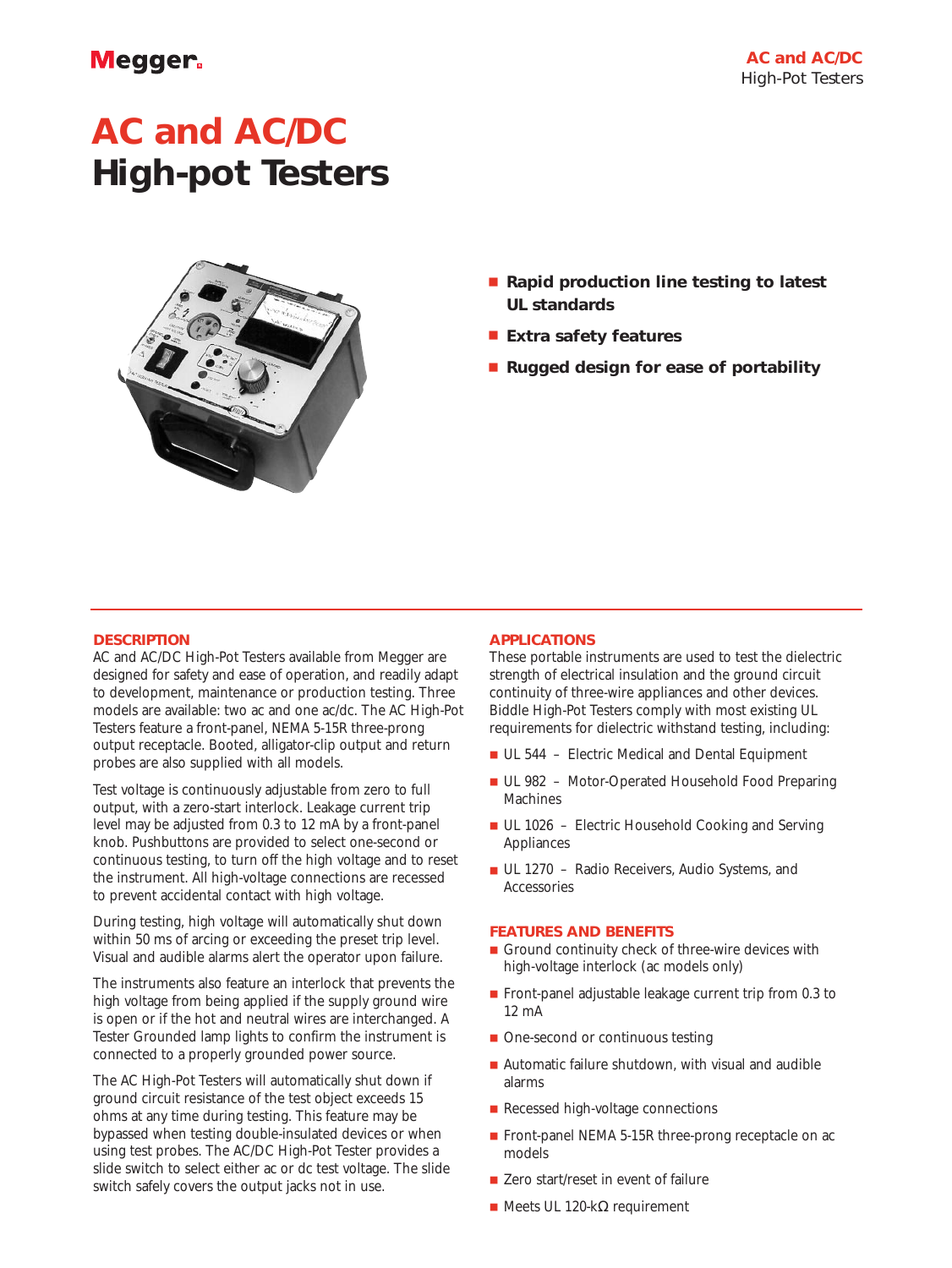

## **SPECIFICATIONS**

| CAT. NO. | Model | <b>Applied Test</b><br>Voltage | Adjustable Leakage<br><b>Current Trip Level</b> | Output<br>Receptacle     | <b>Dimensions</b>                                                        | Weight                          |
|----------|-------|--------------------------------|-------------------------------------------------|--------------------------|--------------------------------------------------------------------------|---------------------------------|
| 230315   | АC    | $0$ to $3$ kV                  | 0.3 to 12 mA                                    | Front-panel<br>NEMA5-15R | $(5.6 \text{ kg})$<br>$8$ H x 9 W x 8.4 D in.<br>20.6 H X 23 W X 21 D cm | $12.5$ lb                       |
| 230415   |       | $0$ to $4$ kV                  |                                                 |                          |                                                                          |                                 |
| 230425   | AC/DC | $0$ to $4$ kV<br>0 to 5 kVdc   | AC: 0.3 to 12 mA<br>DC: 0.43 to 17 mA           |                          |                                                                          | $13.5$ lb<br>$(6.1 \text{ kg})$ |

#### **Input**

**Standard:** 120 Vac ±10%, 1 A, 50/60 Hz **Optional:** Nominal 230-Vac, 50/60-Hz line is available on all models at no additional charge. To order, add –47 to Cat. No.

#### **Output**

**Maximum Output Current:** 12.6 mA **Wave Shape AC Models:** Line **AC/DC Model:** Maximum ripple 0.4% rms per mA at full voltage

#### **Accuracy**

**Applied Test Voltage:** ±2% **Leakage Current:** ±5%



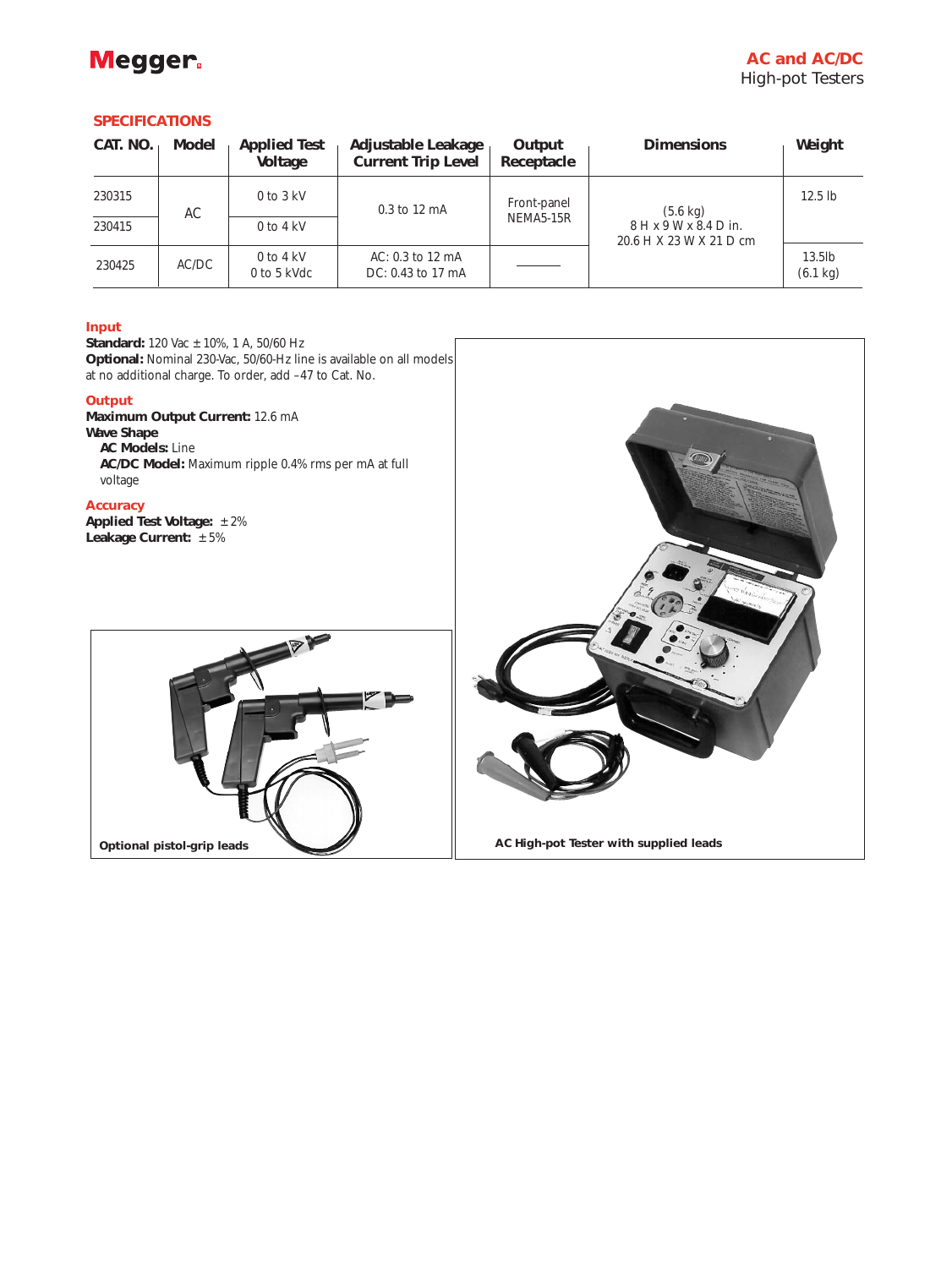